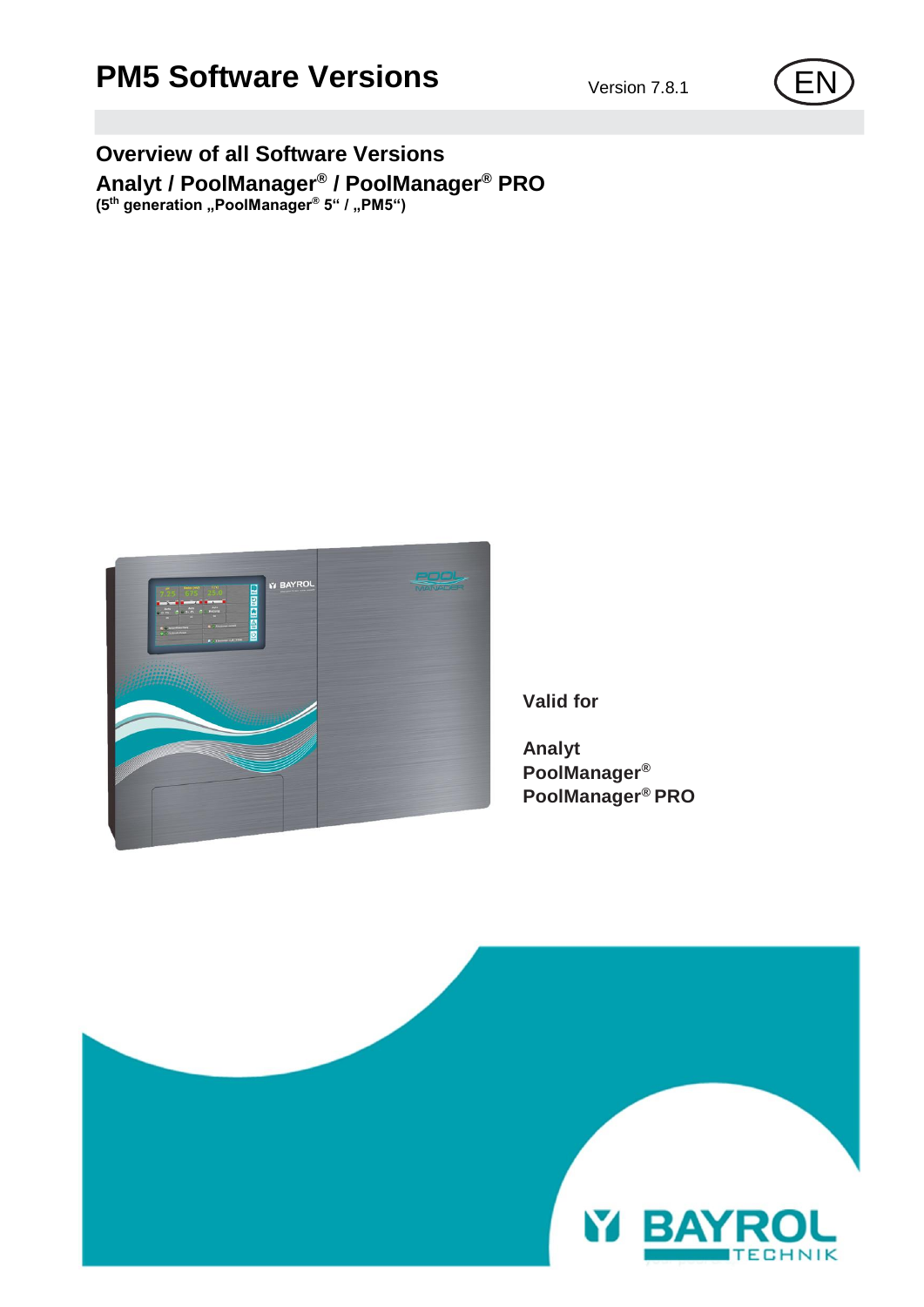

## **1 Overview of all PoolManager® 5 software releases up till version v220131-M1 (7.8.1)**

Advice: The current installed software version on an Analyt or PoolManager® controller can be displayed by pressing the "Help" hotkey while in the "Home" view

| <b>Version</b> | <b>Release Date</b> |                                                                                                                                                                                                                                                                                                                                                                                                                                |
|----------------|---------------------|--------------------------------------------------------------------------------------------------------------------------------------------------------------------------------------------------------------------------------------------------------------------------------------------------------------------------------------------------------------------------------------------------------------------------------|
| v220131-M1     | 31.01.2022          | Solved problems                                                                                                                                                                                                                                                                                                                                                                                                                |
| (7.8.1)        |                     | For devices with the previous software version 7.8.0, an incorrect software version (7.6.0) was displayed in the Web portal.<br>This has now been solved and the Web portal displays the correct new version 7.8.1.                                                                                                                                                                                                            |
| v211212-M1     | 12.12.2021          | <b>New Features</b>                                                                                                                                                                                                                                                                                                                                                                                                            |
| (7.8.0)        |                     | Software-support for the Balance Tank Control (Ref. 127130)<br>New Icon menu "Balance Tank Control                                                                                                                                                                                                                                                                                                                             |
|                |                     | <b>Other improvements</b>                                                                                                                                                                                                                                                                                                                                                                                                      |
|                |                     | After successful login, the login is valid for at least 5 minutes. The login gets invalid only after 5 minutes without touch operation.<br>A red alarm icon is now displayed in the Web portal, if the "Max. ON time" of a universal switch output has been exceeded and the corresponding alarm<br>is active. In previous software versions, this type of alarm has not been indicated by a red alarm icon in the Web portal. |
|                |                     | Solved problems                                                                                                                                                                                                                                                                                                                                                                                                                |
|                |                     | The deactivation of the dosing time alarm for Redox by setting the time to 0 minutes did not work correctly in previous software versions. When set to 0,<br>an alarm was displayed immediately. This issue has now been fixed.                                                                                                                                                                                                |
|                |                     | In the Web portal status display in the Home view of the device, sometimes Web portal sessions were wrongly displayed as LAN sessions.<br>This issue has been caused by changes on the Web portal. It has now been fixed by adaptations in the device software.                                                                                                                                                                |
| v200228-M1     | 17.06.2020          | <b>New Features</b>                                                                                                                                                                                                                                                                                                                                                                                                            |
| (7.6.0)        |                     | Software support for the conductivity measurement kit<br>- This is available for the following controller types:<br>- PoolManager Cl, PoolManager PRO, Analyt 2<br>- Analyt 3, Analyt 3 Hotel (reduced display in the Home view, because the four main boxes are in use already)                                                                                                                                               |
|                |                     | Other improvements                                                                                                                                                                                                                                                                                                                                                                                                             |
|                |                     | Continuous monitoring of the Web portal VPN connection and automatic reconnect in case of a lost connection<br>Added and corrected some Spanish text                                                                                                                                                                                                                                                                           |
|                |                     | Solved problems                                                                                                                                                                                                                                                                                                                                                                                                                |
|                |                     | Removed Eventlog export function from the menu, because this function is not implemented                                                                                                                                                                                                                                                                                                                                       |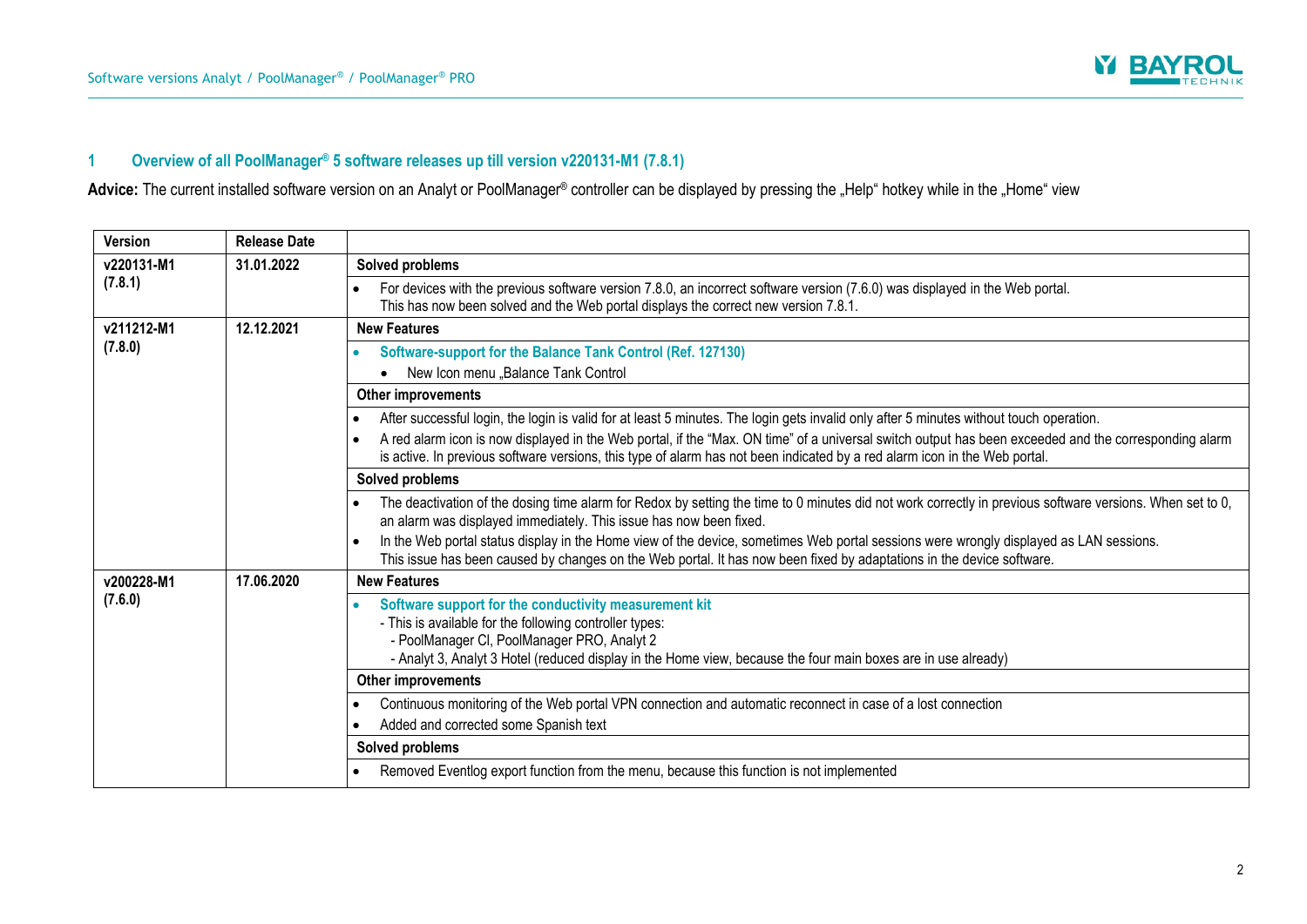

| v190508-M1 | 08.05.2019 | <b>New Features</b>                                                                                                                                                                                                                                                                                                                                                                                                                                                                                                                                                                                                                                                                                                                                                                                                                                                                                                                                                                               |
|------------|------------|---------------------------------------------------------------------------------------------------------------------------------------------------------------------------------------------------------------------------------------------------------------------------------------------------------------------------------------------------------------------------------------------------------------------------------------------------------------------------------------------------------------------------------------------------------------------------------------------------------------------------------------------------------------------------------------------------------------------------------------------------------------------------------------------------------------------------------------------------------------------------------------------------------------------------------------------------------------------------------------------------|
| (7.5.0)    |            | New switching programs for universal switch outputs "Universal 1" "Universal 10"<br>- The previous function "External switch or push button" has been significantly extended and is now called "Switching program"<br>- In addition to the previously existing functions "On/off switch" and "Push button", you can now also select the following functions:<br>- "Other output": The universal switch output is switched on or off depending on the current state of another switch output<br>- "Combined CI (UV system)": The universal switch output is activated, if the combined chlorine level exceeds a certain limit.<br>This function can be used to control a UV system.<br>It is only available, if the option "Total chlorine measurement" has been installed in the controller.<br>- "Free chlorine (extra pump)": The universal switch output is activated, if the free chlorine level falls below a certain limit.<br>This function can be used to control an extra chlorine pump. |
|            |            | The different blocking options for the universal switch outputs "Universal 1" "Universal 10" have been combined in separate<br>$\bullet$<br>sub menus called "Blocking options"                                                                                                                                                                                                                                                                                                                                                                                                                                                                                                                                                                                                                                                                                                                                                                                                                   |
|            |            | The universal switch outputs "Universal 1""Universal 10" can now be configured to generate an approx. 1s switching pulse when they switch on<br>$\bullet$<br>(there is no switching pulse, when they switch off).<br>Sub menu Basic configuration > Advanced settings > Type of contact = Switching pulse (1s)                                                                                                                                                                                                                                                                                                                                                                                                                                                                                                                                                                                                                                                                                    |
|            |            | The option has been added to output the total chlorine reading on a 4-20mA current output.<br>٠<br>This can be used to control a UV system. The configuration is done in the menu Communication & interfaces > 4-20 mA current loop outputs<br>This function is only available, if the options "Total chlorine measurement and "Current outputs 4-20 mA" are installed.                                                                                                                                                                                                                                                                                                                                                                                                                                                                                                                                                                                                                           |
|            |            | New background image "BAYROL Technik"<br>$\bullet$                                                                                                                                                                                                                                                                                                                                                                                                                                                                                                                                                                                                                                                                                                                                                                                                                                                                                                                                                |
|            |            | Adjustment of some default settings in the French default set:<br>- Background image "BAYROL-Technik"<br>- Icon style 3<br>- Transparent style<br>- For PoolManager® PRO: Pump configuration chlorine and pH 3 I/h each                                                                                                                                                                                                                                                                                                                                                                                                                                                                                                                                                                                                                                                                                                                                                                           |
|            |            | Adjustment of some default settings in the Spanish default set:<br>- Background image "BAYROL-Technik"<br>- Icon style 3<br>- Transparent style                                                                                                                                                                                                                                                                                                                                                                                                                                                                                                                                                                                                                                                                                                                                                                                                                                                   |
|            |            | Output of some additional readings via Modbus/TCP and XML data protocol:<br>- Total chlorine (ID 4106)<br>- Combined chlorine (ID 4108)<br>- Active chlorine (ID 4109)                                                                                                                                                                                                                                                                                                                                                                                                                                                                                                                                                                                                                                                                                                                                                                                                                            |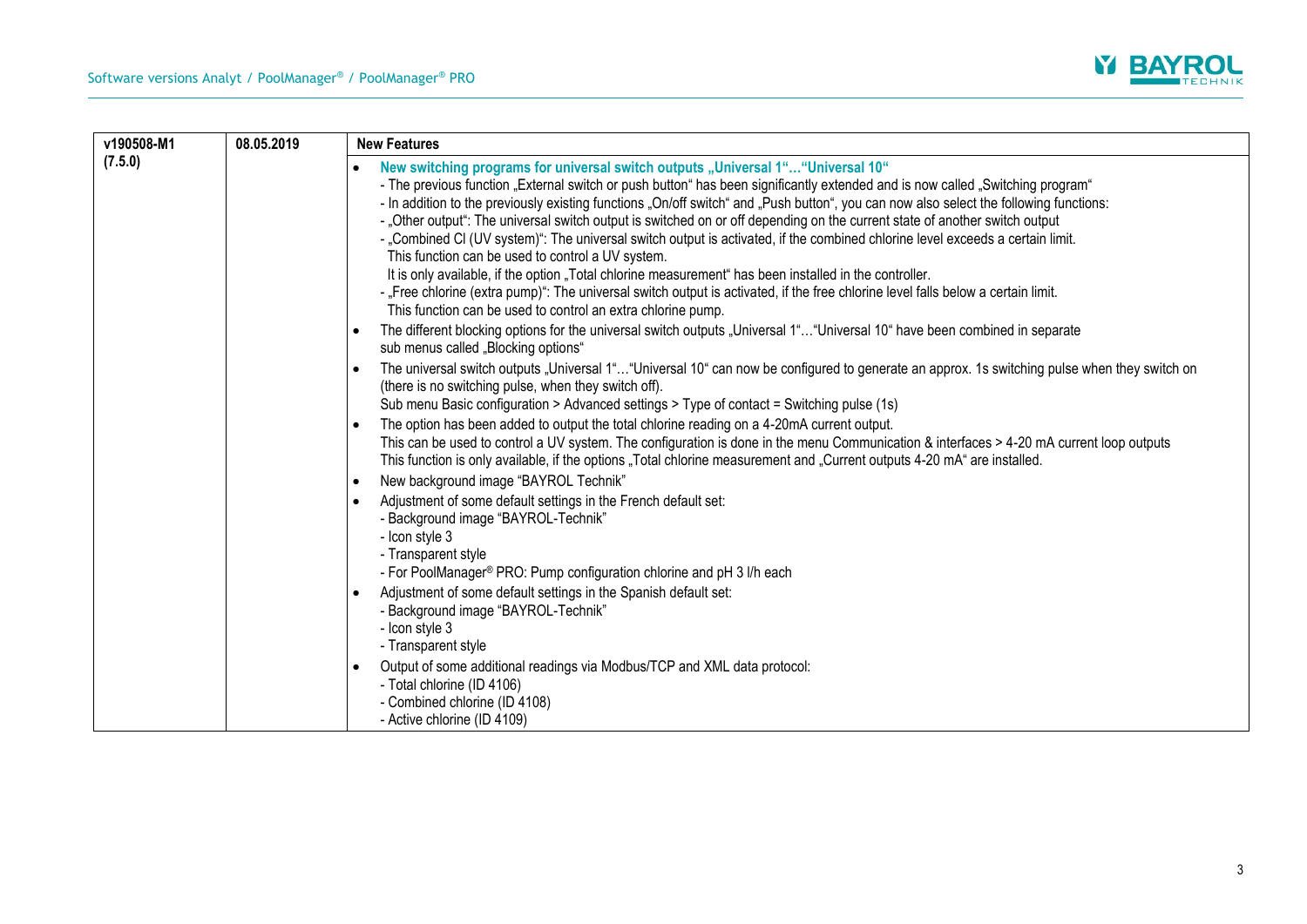

|            |            | Other improvements                                                                                                                                                                                                                                                                                                                                                                                                                                                                                                                                                                                                                                                                                           |
|------------|------------|--------------------------------------------------------------------------------------------------------------------------------------------------------------------------------------------------------------------------------------------------------------------------------------------------------------------------------------------------------------------------------------------------------------------------------------------------------------------------------------------------------------------------------------------------------------------------------------------------------------------------------------------------------------------------------------------------------------|
|            |            | Additional help information for several menus and parameters                                                                                                                                                                                                                                                                                                                                                                                                                                                                                                                                                                                                                                                 |
|            |            | Solved problems                                                                                                                                                                                                                                                                                                                                                                                                                                                                                                                                                                                                                                                                                              |
|            |            | Completion of some missing text for the Portuguese language, which could cause a system crash and repeated restarts in case of a default reset<br>while the menu language was set to Portuguese.<br>In previous software versions, the colours of measurement graphs exported into pdf files were partly not correct. This has now been solved.                                                                                                                                                                                                                                                                                                                                                              |
| v180420-M1 | 20.04.2018 | Solved problems                                                                                                                                                                                                                                                                                                                                                                                                                                                                                                                                                                                                                                                                                              |
| (7.4.2)    |            |                                                                                                                                                                                                                                                                                                                                                                                                                                                                                                                                                                                                                                                                                                              |
|            |            | In previous software versions it was not possible to activate the temperature display after a default reset had been done with the default set<br>"Switzerland". This has now been solved.                                                                                                                                                                                                                                                                                                                                                                                                                                                                                                                   |
| v170718-M1 | 18.07.2017 | Solved problems                                                                                                                                                                                                                                                                                                                                                                                                                                                                                                                                                                                                                                                                                              |
| (7.4.1)    |            | In the previous software release it could happen, that the relays on the optional plug-in module PM5-REL4 plus $(R4 +)$ (No. 127016)<br>$\bullet$<br>were switched ON by default after system start. This has been solved.                                                                                                                                                                                                                                                                                                                                                                                                                                                                                   |
| v170630-M1 | 30.06.2017 | <b>New Features</b>                                                                                                                                                                                                                                                                                                                                                                                                                                                                                                                                                                                                                                                                                          |
| (7.4.0)    |            | Integration of the Croatian menu translation.                                                                                                                                                                                                                                                                                                                                                                                                                                                                                                                                                                                                                                                                |
|            |            | Optional long time filtering of the temperature readings (noise filter)<br>- In case of long temperature sensor cables, the signal may be disturbed<br>and an unstable temperature display may occur.<br>- The best solution in this case is to use so-called "twisted pair" cables, which eliminate noise<br>and guarantee a stable temperature display.<br>- The noise filter filters the temperature readings over a long time of 1 minute to eliminate noise.<br>- The noise filter is inactive by default and can be activated in the following menu<br>- Menu > Configuration Temperature > Noise filter                                                                                               |
|            |            | Minimum difference between solar temperature and pool temperature to switch off the solar function<br>- The solar function is activated when the difference between solar temperature and pool temperature exceeds a certain limit<br>- Now you can also define the minimum difference between solar temperature and pool temperature when the solar function<br>shall switch off again.<br>- Menu > Add-on functions > Solar heating > Min. difference solar $\rightarrow$ pool (OFF)<br>- You find additional information in the online help function of the controller<br>Support of Bayrosoft <sup>®</sup> Light (PoolManager® O2)<br>- Menu > Configuration O2 (Bayrosoft <sup>®</sup> ) > Product used |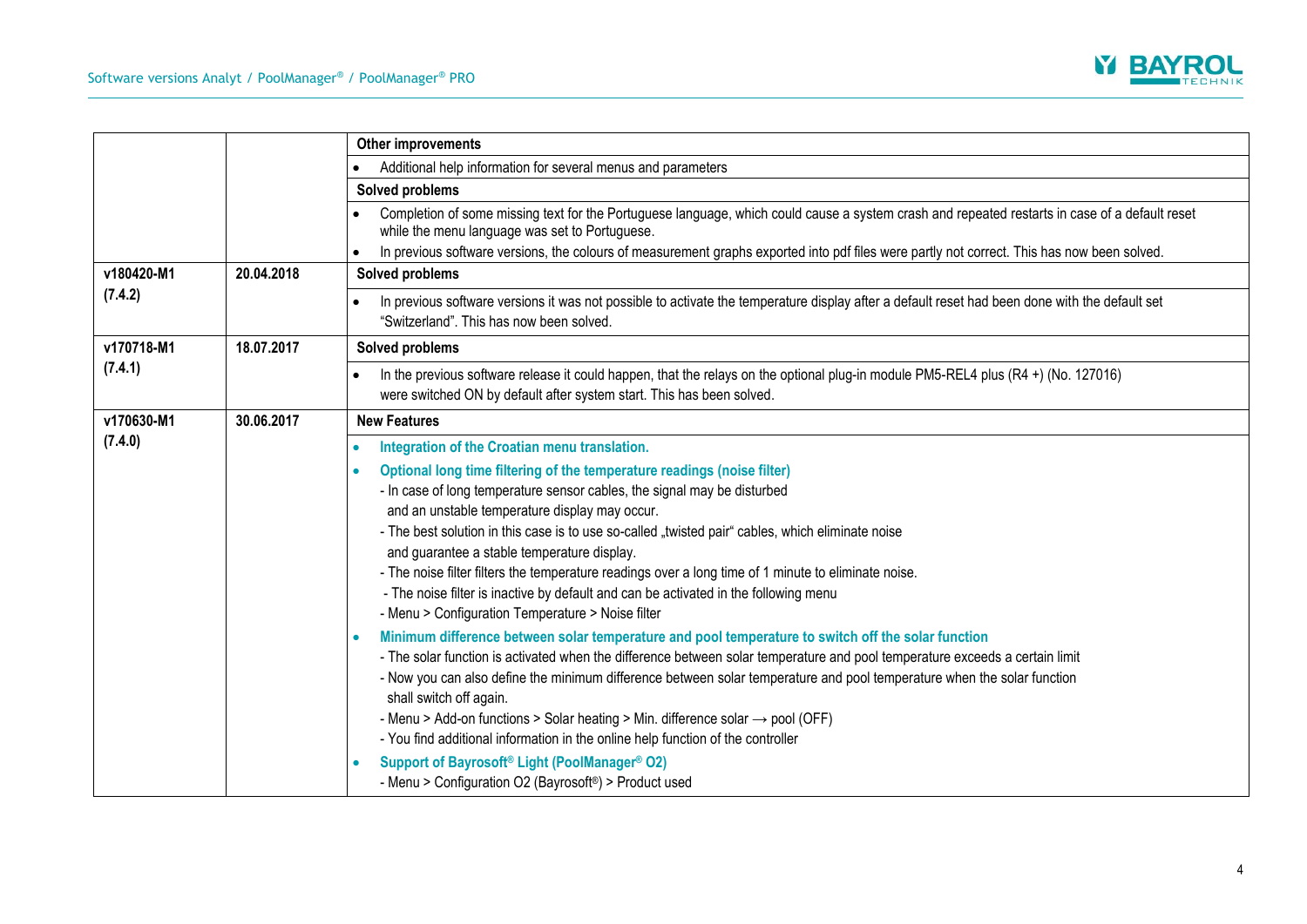

| V170608-M1 | 08.06.2017 | Solved problems                                                                                                                                                                                                                                                                                                                                                                                                                                                                                                                                                                                                                                                                                                                                                                                                                                                                                                                                                                                                                                                                                                                                                                                                                            |
|------------|------------|--------------------------------------------------------------------------------------------------------------------------------------------------------------------------------------------------------------------------------------------------------------------------------------------------------------------------------------------------------------------------------------------------------------------------------------------------------------------------------------------------------------------------------------------------------------------------------------------------------------------------------------------------------------------------------------------------------------------------------------------------------------------------------------------------------------------------------------------------------------------------------------------------------------------------------------------------------------------------------------------------------------------------------------------------------------------------------------------------------------------------------------------------------------------------------------------------------------------------------------------|
| (7.2.0)    |            | Optimization of an error detection mechanism, which did not work as expected in combination with the new faster CPU module which is used from March<br>2017. It could happen, that the controller switched to software loading mode an displayed "Searching for Firmware" permanently.<br>This issue has been solved.                                                                                                                                                                                                                                                                                                                                                                                                                                                                                                                                                                                                                                                                                                                                                                                                                                                                                                                      |
| v170315-M1 | 15.03.2017 | <b>New Features</b>                                                                                                                                                                                                                                                                                                                                                                                                                                                                                                                                                                                                                                                                                                                                                                                                                                                                                                                                                                                                                                                                                                                                                                                                                        |
| (7.0.0)    |            | Support of the new, faster processor module "PM5 CPU module 2.0" from April 2017<br>$\bullet$<br>The software is for universal use for the new PM5 CPU module 2.0 as well as for the previous CPU module<br>Extension of the "External switches" for the filter pump from max. 3 to now max. 6 switches<br>The "External switches" for the filter pump can now be combined with the inputs IN1/2/3/4 (as previously)<br>or with any other switch output (new), e.g. with OUT1/2/3/4<br>It can now be configured, if the functions heating or solar shall be blocked in case of missing flow signal.<br>In previous software versions this could not be configured and the functions were always blocked in this case.<br>- Menu > Add-on functions > Heating or Solar > Basic Configuration > Blocking by input<br>- Blocked if missing flow Yes / No<br>It is now possible to pass a user name and password together with the URL in case of remote access from the local network to avoid manual<br>login. For safety reasons, this option is not available for remote access from the internet.<br>- Menu > User management > Individual users (menu & remote access) > User 1/2/3/4/5 configuration<br>- Allow login with URL = Active |
|            |            | - Enter password for login with URL, e.g. "xyz123"<br>- Remote access without manual login:<br>http://my PM5 IP_address/cgi-bin/webgui.fcgi?user=my_username&pass=my_URL_password<br>IP address of the PoolManager® in the local network<br>my_PM5_IP_address<br>Valid user name for which login with URL is active and a password for login with URL has been entered<br>my_username<br>Password for login with URL for the selected username<br>my_URL_password<br>- Example: http://192.168.1.123/cgi-bin/webgui.fcgi?user=Peter&pass=Peter310370                                                                                                                                                                                                                                                                                                                                                                                                                                                                                                                                                                                                                                                                                       |
| v160620-M1 | 20.06.2016 | <b>New Features</b>                                                                                                                                                                                                                                                                                                                                                                                                                                                                                                                                                                                                                                                                                                                                                                                                                                                                                                                                                                                                                                                                                                                                                                                                                        |
| (6.2.0)    |            | Control of dosing devices via 4-20 mA current signal, e.g. for chlorine gas valves or salt electrolysis systems<br>Control of variable speed filter pumps via 4-20 mA current signal<br>Solved problems                                                                                                                                                                                                                                                                                                                                                                                                                                                                                                                                                                                                                                                                                                                                                                                                                                                                                                                                                                                                                                    |
|            |            | Menu entries were partly not displayed completely for the push button function of the universal switch outputs.<br>This problem has now been fixed.                                                                                                                                                                                                                                                                                                                                                                                                                                                                                                                                                                                                                                                                                                                                                                                                                                                                                                                                                                                                                                                                                        |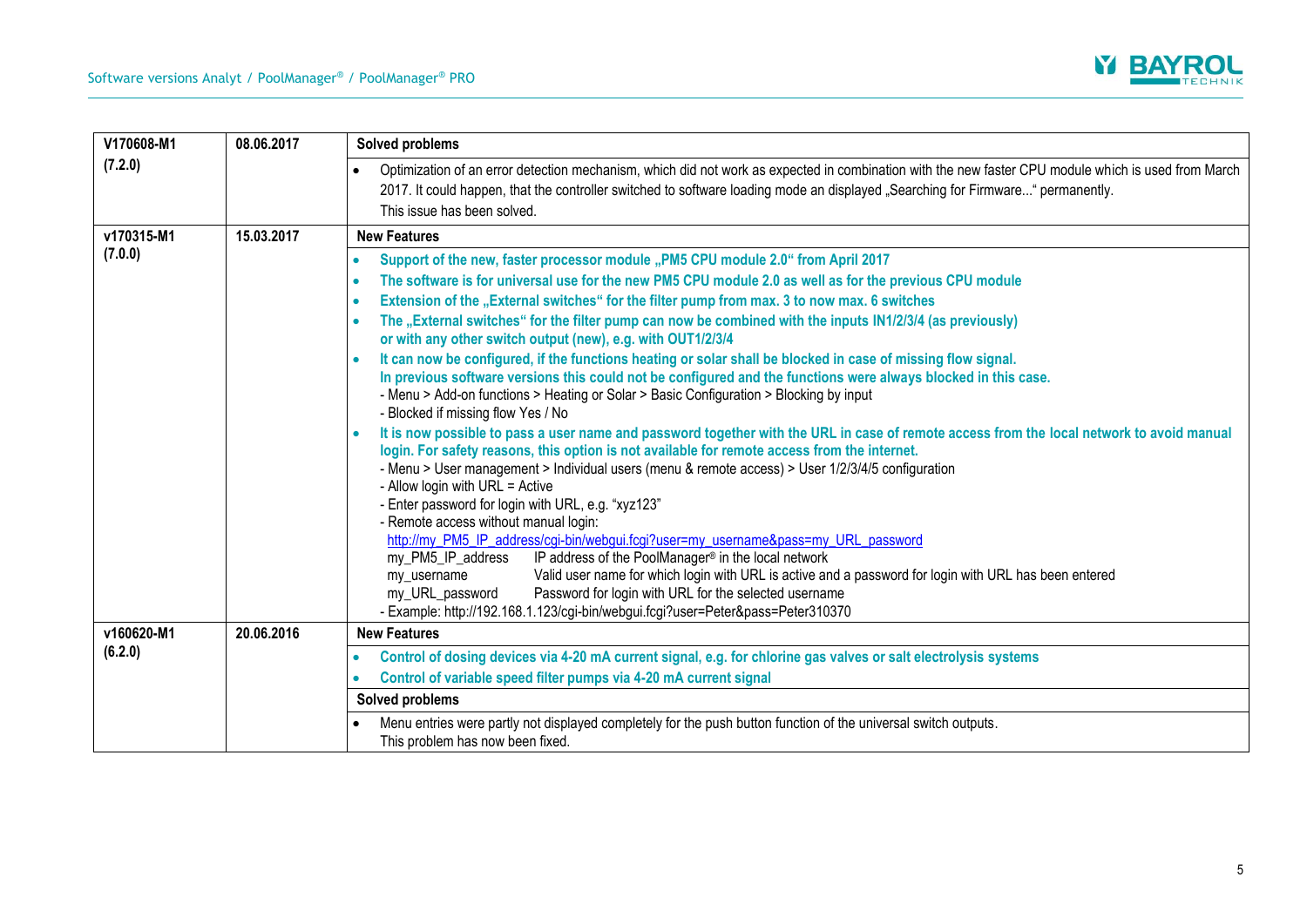

| v160404-M1<br>(6.1.0) | 04.04.2016 | <b>New Features</b>                                                                                                                                                                                                                                                                                                                                                                                                                                                                                                   |
|-----------------------|------------|-----------------------------------------------------------------------------------------------------------------------------------------------------------------------------------------------------------------------------------------------------------------------------------------------------------------------------------------------------------------------------------------------------------------------------------------------------------------------------------------------------------------------|
|                       |            | 10 Universal switch outputs ("Universal 110") in the Add-on functions menu (instead of only 4)                                                                                                                                                                                                                                                                                                                                                                                                                        |
|                       |            | Push button function for the universal switch outputs<br>- Menu > Add-on functions > Universal 110 > Basic Configuration > External switch or push button<br>- Push button can alternatively switch on for a limited period of time (timer function) or toggle between "ON" and "OFF"                                                                                                                                                                                                                                 |
|                       |            | Time delay for the external switches of the filter pump control (typically used for dry run or overflow protection)<br>- Menu > Add-on functions > Filter pump > Basic Configuration > External switch 1/2/3<br>- Time delay prevents permanent switching "ON" and "OFF" of the filter pump at the switching point,<br>e.g. for dry run and overflow protection, when the water level is at the switching point of the level sensor<br>and waves may cause permanent switching<br>Level alarm Flockmatic <sup>®</sup> |
|                       |            | - Menu > Add-on functions > Flockmatic pump > Basic Configuration > Level input Flockmatic<br>- Flocculent dosing will not be blocked by a level alarm. There is no previous level warning as for pH and disinfection.                                                                                                                                                                                                                                                                                                |
|                       |            | Other improvements                                                                                                                                                                                                                                                                                                                                                                                                                                                                                                    |
|                       |            | During the delay time before a flow alarm is triggered no upper or lower measuring alarms will be triggered.<br>This is mainly relevant, if long delay times are set for the flow alarm                                                                                                                                                                                                                                                                                                                               |
|                       |            | Extended temperature alarm limits to prevent undesired upper or lower alarms.                                                                                                                                                                                                                                                                                                                                                                                                                                         |
|                       |            | Solved problems                                                                                                                                                                                                                                                                                                                                                                                                                                                                                                       |
|                       |            | Correction of two calculating errors in the shock chlorination menu                                                                                                                                                                                                                                                                                                                                                                                                                                                   |
|                       |            | Dosing alarms are now also correctly triggered, if a basic dosing has been set.<br>Irregular dosing alarms could occur in previous software versions, if a basic dosing had been set.                                                                                                                                                                                                                                                                                                                                 |
| v151005-M1<br>(6.0.2) | 05.10.15   | Solved problems                                                                                                                                                                                                                                                                                                                                                                                                                                                                                                       |
|                       |            | In version 6.0.1 and 6.0.2 it could happen under certain conditions that the dosing output was not continuously activated during a redox manual dosing or<br>pump test. This problem has now been fixed.                                                                                                                                                                                                                                                                                                              |
| V151001-M1            | 01.10.15   | Solved problems                                                                                                                                                                                                                                                                                                                                                                                                                                                                                                       |
| (6.0.1)               |            | In version 6.0.0 (only in this version) dosing has been blocked, if filter pump control was inactive.<br>This problem has now been fixed.                                                                                                                                                                                                                                                                                                                                                                             |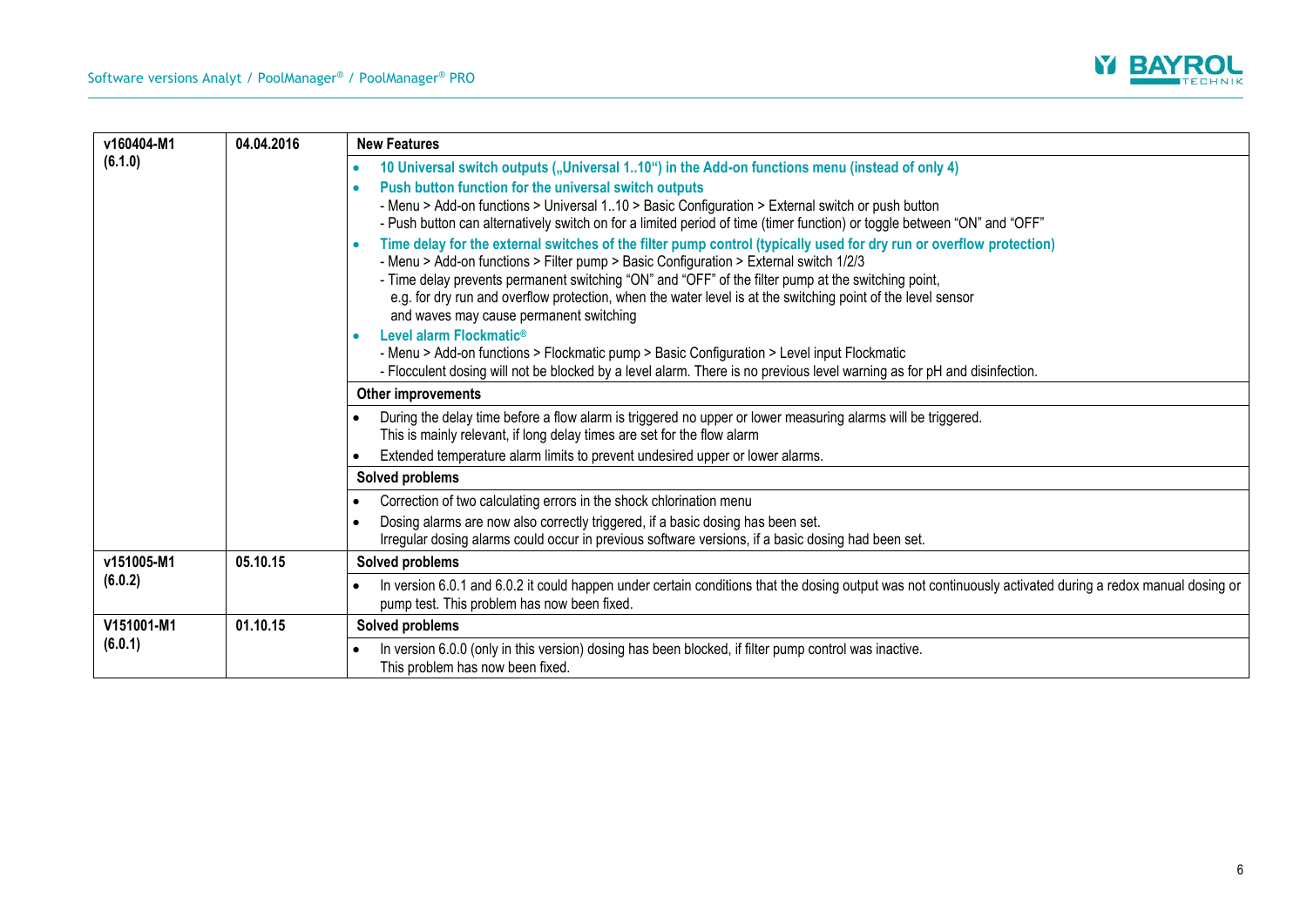

| V150925-M1 | 25.09.15 | <b>New Features</b>                                                                                                                                                                                                                                                                                                                                                                                                   |
|------------|----------|-----------------------------------------------------------------------------------------------------------------------------------------------------------------------------------------------------------------------------------------------------------------------------------------------------------------------------------------------------------------------------------------------------------------------|
| (6.0.0)    |          | Support for the new BAYROL Web portal (http://www.bayrol-poolaccess.net).<br>$\bullet$<br>Please refer to the Web portal documentation for more details.                                                                                                                                                                                                                                                              |
|            |          | Support for the new option "Total Chlorine Measurement".<br>$\bullet$<br>Please refer to the documentation of the "Total Chlorine Measurement" option for more details.                                                                                                                                                                                                                                               |
|            |          | Support for the new relay plug-in module PM5-REL4 plus (R4+), Item No. 127016.<br>$\bullet$<br>Up to three of these new relay plug-in modules can be installed in one controller, increasing the max. amount of additional relay outputs to 12.<br>Please refer to the documentation of the new relay plug-in module for more details.                                                                                |
|            |          | Intelligent Dosing Alarm for pH, chlorine and redox.<br>$\bullet$<br>The intelligent dosing alarm can be activated for each control module independently. Activation is done in the menu<br>Configuration pH / CI / Redox > Advanced Settings > Dosing monitoring pH / CI / Redox                                                                                                                                     |
|            |          | Now up to two relay outputs can be allocated to the "Heating" function. Both relay outputs are switched on or off simultaneously.<br>$\bullet$                                                                                                                                                                                                                                                                        |
|            |          | If an external switch is configured to set the filter pump to a specific mode of operation (e.g. eco mode activated through the end switch of a pool cover),<br>$\bullet$<br>you can now configure, if the contact shall switch the pump on in case it is currently off due to the timer programming.                                                                                                                 |
|            |          | In previous software versions, the filter pump was always switched on in this case, which is not wanted in some applications, e.g. for the end switch of a<br>pool cover.                                                                                                                                                                                                                                             |
|            |          | Other improvements                                                                                                                                                                                                                                                                                                                                                                                                    |
|            |          | At extremely high levels of chlorine (>10 mg/l) it could happen, that lower chlorine readings were displayed.<br>Now the software makes sure that the reading stays at the upper limit of the measuring range (at a signal of about 325 µA) in case of extremely high<br>chlorine levels in the pool.                                                                                                                 |
|            |          | Additional chlorine displays can be activated or deactivated in the "Service Functions" menu:<br>$\bullet$                                                                                                                                                                                                                                                                                                            |
|            |          | Clact = Active chlorine, i.e. the part of the free chlorine which is available in the form of hypochlorous acid (HOCI) and therefore is active for disinfection.<br>The proportion depends on the pH value according to the so-called dissociation curve. The value is internally calculated from the free chlorine and pH<br>readings.                                                                               |
|            |          | $Cl_{tot}$ = Total chlorine (available only, if the "Total chlorine measurement" option is installed).                                                                                                                                                                                                                                                                                                                |
|            |          | Cl <sub>comb</sub> = Combined chlorine. This is the difference between the total chlorine and free chlorine measurement readings<br>(available only, if the "Total chlorine measurement" option is installed).                                                                                                                                                                                                        |
|            |          | Solved problems                                                                                                                                                                                                                                                                                                                                                                                                       |
|            |          | Due to technical modifications at a few e-mail providers (web.de, 1&1), sending e-mails via these providers did not work any longer. The software has<br>now been adjusted and the concerned providers can be used again.                                                                                                                                                                                             |
|            |          | When the operating mode of a variable speed filter pump has been switched repeatedly with the buttons in the Mode menu or the filter pump context<br>$\bullet$<br>menu in a fast sequence, it could happen, that the buttons did not react anymore. This problem could be solved by temporarily switching to "Auto" mode.<br>Now the problem has been fundamentally solved and the buttons cannot be blocked anymore. |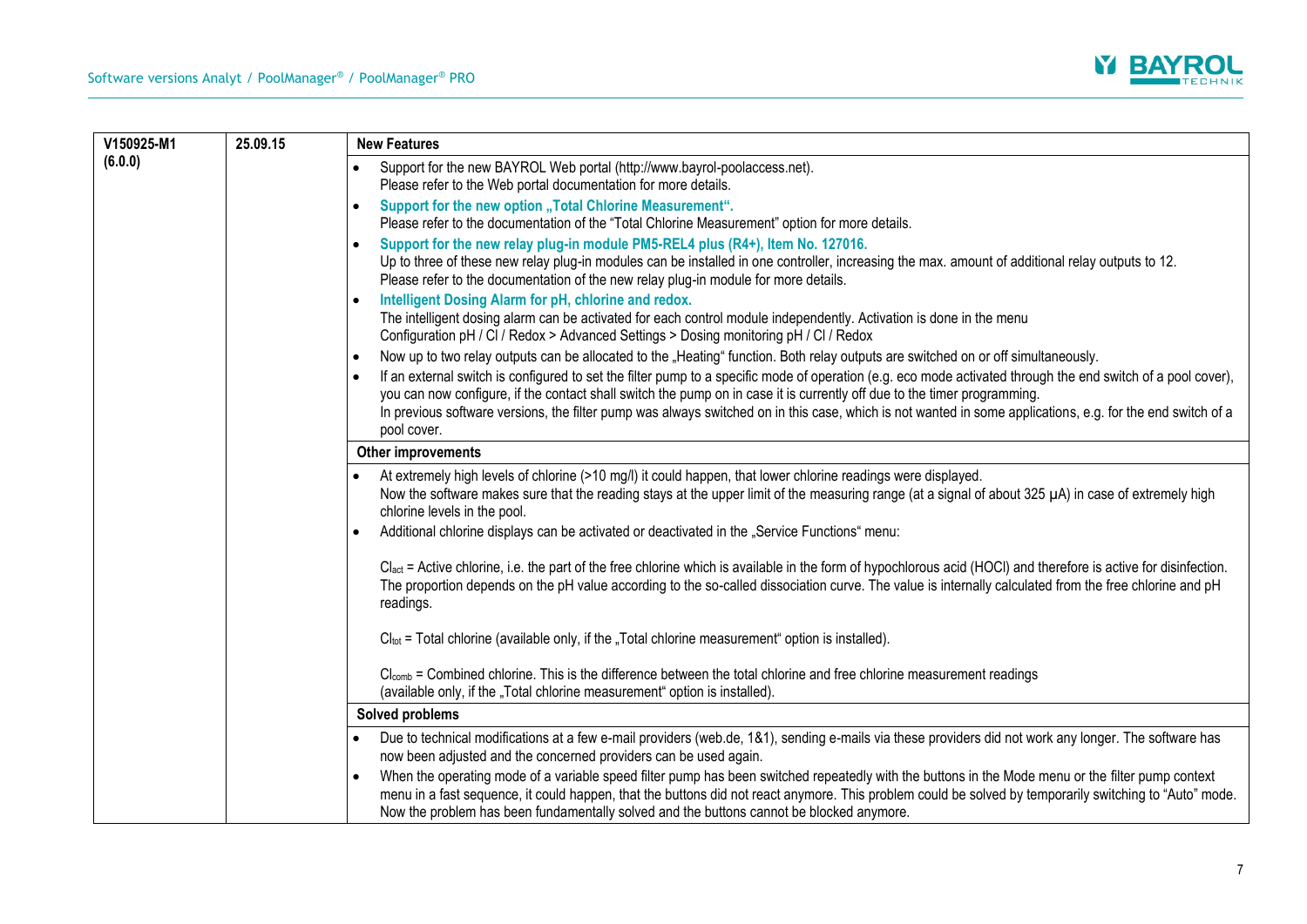

| v141202-M1<br>(5.4.0) | 02.12.2014 | Other improvements                                                                                                                                                                                                                                                                                                                                                                                                                                                                                    |
|-----------------------|------------|-------------------------------------------------------------------------------------------------------------------------------------------------------------------------------------------------------------------------------------------------------------------------------------------------------------------------------------------------------------------------------------------------------------------------------------------------------------------------------------------------------|
|                       |            | An automatic changeover to an extended chlorine measuring range has been implemented for very high chlorine measuring signals up to 300 µA<br>(typically corresponds with at least ca. 10 mg/l of chlorine).                                                                                                                                                                                                                                                                                          |
|                       |            | Solved problems                                                                                                                                                                                                                                                                                                                                                                                                                                                                                       |
|                       |            | The display of the temperatures T2 and T3 in the Home screen has been rounded off to whole °C numbers.<br>Now the display is correct with a resolution of 0,1 $^{\circ}$ C<br>For the PoolManager® O2 it could happen under certain conditions that a dosing was not blocked when the filter pump stopped during the dosing. This<br>could happen only when the integrated filter pump controller of the PoolManager® has been used and could result in an overdose. This problem has been<br>solved. |
| v140325-M1            | 25.03.14   | <b>New Features</b>                                                                                                                                                                                                                                                                                                                                                                                                                                                                                   |
| (5.3.0)               |            | From 2014, many e-mail providers made encrypted e-mail transmission mandatory.<br>The PoolManager® e-mail functions have been extended to support the two common encryption standards SSL/TLS and StartTLS. By that, the<br>PoolManager® e-mail functions are compatible with (almost) all important e-mail providers.<br>The extended e-mail functions with encryption are described in detail in a separate document.                                                                               |
|                       |            | <b>Other improvements</b>                                                                                                                                                                                                                                                                                                                                                                                                                                                                             |
|                       |            | IP configuration wizard sets ?.?.?.?, in case no network connection is available<br>(in earlier software versions, strange characters could appear in this case).                                                                                                                                                                                                                                                                                                                                     |
|                       |            | Background images:<br>$\bullet$<br>Additional signatures added for jpg files, because a few jpg formats have not been identified correctly.                                                                                                                                                                                                                                                                                                                                                           |
|                       |            | Simplification of the data input for the e-mail (SMTP) account:<br>$\bullet$                                                                                                                                                                                                                                                                                                                                                                                                                          |
|                       |            | The entered e-mail address is automatically copied to the SMTP user name<br>(most providers use the e-mail address as user name)                                                                                                                                                                                                                                                                                                                                                                      |
|                       |            | If the SMTP server port is set to :465, encryption (security) is automatically set to SSL/TLS<br>$\bullet$                                                                                                                                                                                                                                                                                                                                                                                            |
|                       |            | If the SMTP server port is set to :587, encryption (security) is automatically set to StartTLS<br>$\bullet$                                                                                                                                                                                                                                                                                                                                                                                           |
|                       |            | If a different (or no) SMTP port is set, encryption is automatically set to "none"<br>$\bullet$                                                                                                                                                                                                                                                                                                                                                                                                       |
|                       |            | The general robustness of the e-mail functions in case of connection problems has been improved                                                                                                                                                                                                                                                                                                                                                                                                       |
|                       |            | Solved problems                                                                                                                                                                                                                                                                                                                                                                                                                                                                                       |
|                       |            | USB memory stick is automatically connected at system start. In previous software versions it could happen, that a USB stick was not detected in case it<br>has already been plugged in when the PoolManager® was powered on.                                                                                                                                                                                                                                                                         |
|                       |            | Touch calibration data are no longer reset to default in case of a software update. This happened in earlier software versions, but usually had no<br>recognizable effect, because most touch screens work very well with the standard calibration data.                                                                                                                                                                                                                                              |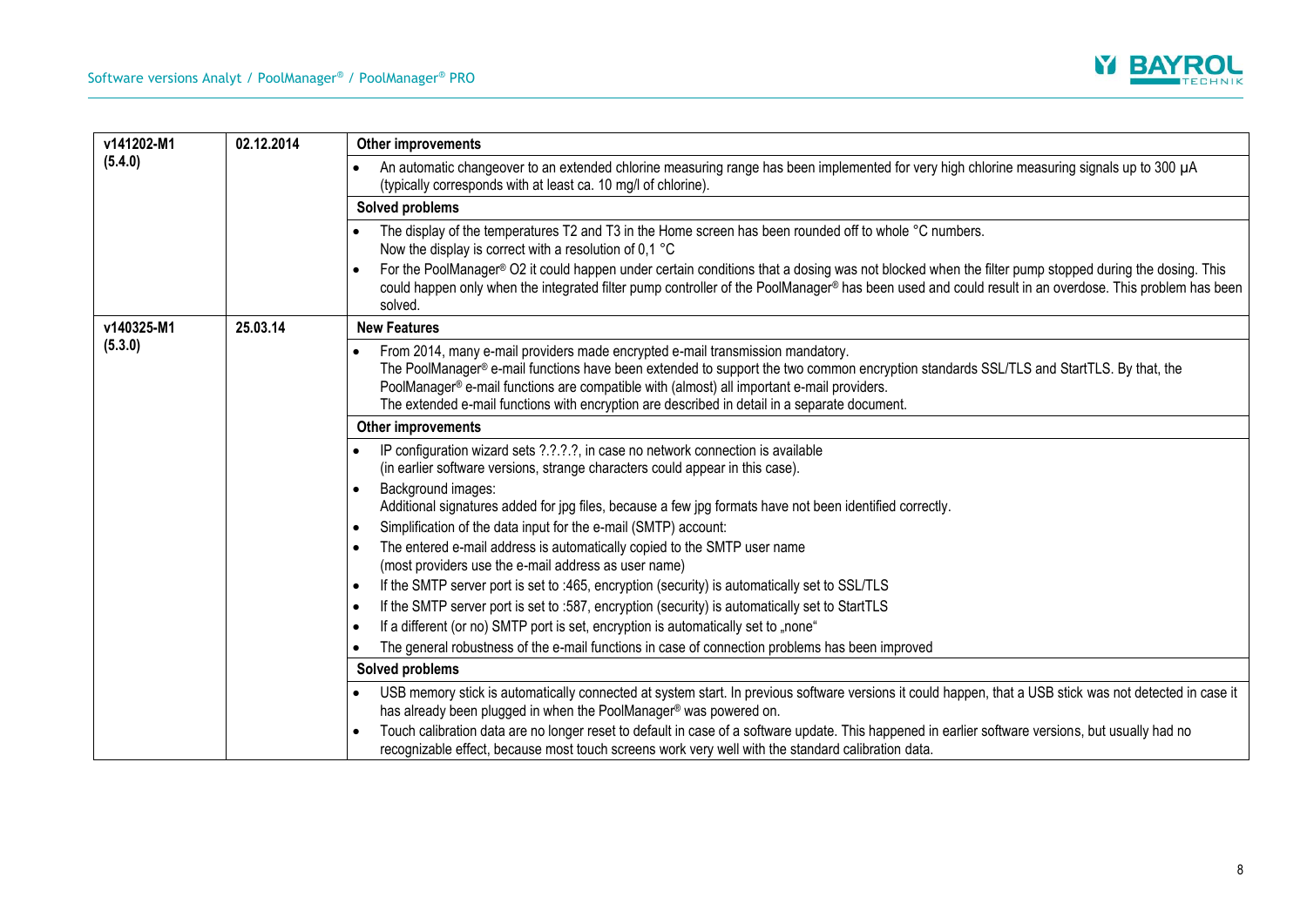

| V140220-M1 | 20.02.14 | <b>New Features</b>                                                                                                                                                                                                                                                                                                                                                           |
|------------|----------|-------------------------------------------------------------------------------------------------------------------------------------------------------------------------------------------------------------------------------------------------------------------------------------------------------------------------------------------------------------------------------|
| (5.1.0)    |          | New context menus offer a quick access to many important and often used functions directly from the Home menu.<br>$\bullet$                                                                                                                                                                                                                                                   |
|            |          | Quick access buttons in the context menus as well as in the Mode menu now allow to set the operating mode of the filter pump or of the<br>$\bullet$<br>switch outputs with just one click.                                                                                                                                                                                    |
|            |          | Add-on functions are now highlighted in different colours in the Home menu:<br>$\bullet$                                                                                                                                                                                                                                                                                      |
|            |          | • White: Automatic mode, "normal operation, everything ok"                                                                                                                                                                                                                                                                                                                    |
|            |          | • Grey: The function has either been switched off manually or is currently blocked<br>(e.g. by a missing flow signal)                                                                                                                                                                                                                                                         |
|            |          | • Yellow: The function has been switched on manually and is not in automatic mode.                                                                                                                                                                                                                                                                                            |
|            |          | Additional temperature displays in the Home menu, in case the optional temperature inputs T2 and T3 are active.<br>$\bullet$                                                                                                                                                                                                                                                  |
|            |          | The Mode menu now includes the new quick access buttons to switch the operating mode with just one click.<br>$\bullet$                                                                                                                                                                                                                                                        |
|            |          | Furthermore, a new menu has been added to the User management, which allows to adjust the contents of the Mode menu to the individual<br>requirements.                                                                                                                                                                                                                        |
|            |          | Filter pump control is now done with the new quick access buttons.<br>The filter pump control must first be generally activated                                                                                                                                                                                                                                               |
|            |          | (new Parameter "Use filter pump control").                                                                                                                                                                                                                                                                                                                                    |
|            |          | Control of the switch outputs 1/2/3/4 is now done with the new quick access buttons.                                                                                                                                                                                                                                                                                          |
|            |          | The switch outputs to be used must first be generally activated<br>(new Parameter "Use switch output 1 / 2 / 3 / 4 ").                                                                                                                                                                                                                                                        |
|            |          | Wizard for the automatic network (IP) configuration:<br>$\bullet$                                                                                                                                                                                                                                                                                                             |
|            |          | Automatic detection of a suitable network (IP) address in the local network.                                                                                                                                                                                                                                                                                                  |
|            |          | The detected address must then be activated with the button "Activate IP configuration".                                                                                                                                                                                                                                                                                      |
|            |          | Data import and export<br>$\bullet$                                                                                                                                                                                                                                                                                                                                           |
|            |          | Export Measurement Graph (USB memory stick or remote access)<br>$\bullet$                                                                                                                                                                                                                                                                                                     |
|            |          | Load individual background images (USB memory stick or remote access)<br>$\bullet$                                                                                                                                                                                                                                                                                            |
|            |          | Administration of system configurations (export and import, USB memory stick or remote access)<br>$\bullet$                                                                                                                                                                                                                                                                   |
|            |          | User Login: Allow web browser to save user name and password for login to the PoolManager®.<br>The user login to the PoolManager® in remote access has been modified to allow the user to save user name and password in the web browser used to<br>access the PoolManager®, if he likes to do so. This feature must be enabled in the configuration of the used web browser. |
|            |          | All new features of software release 5.1.0 are described in detail in a separate document<br>(Software_Release_5.1.0_quick_manual).                                                                                                                                                                                                                                           |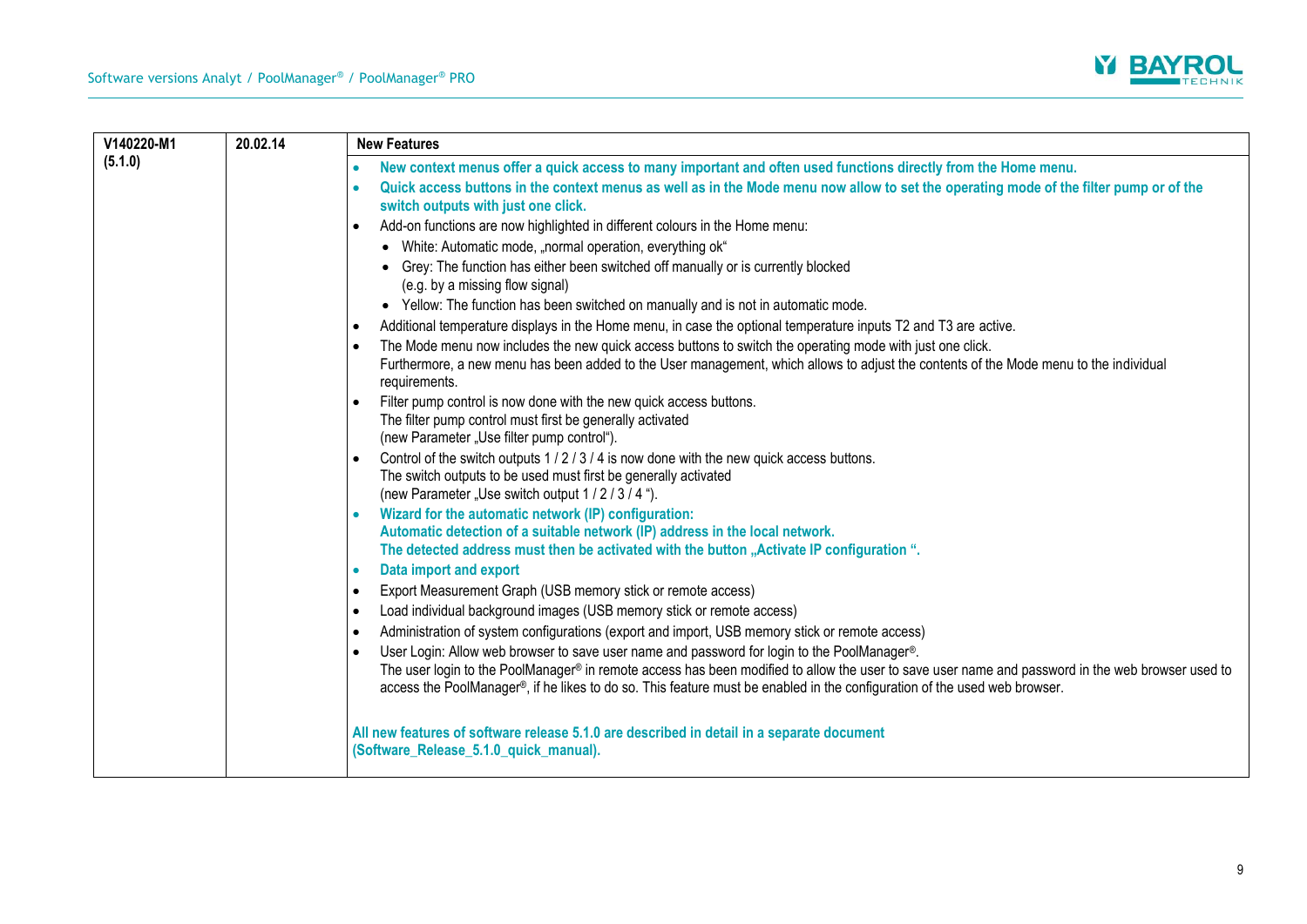

| v130820-M1<br>(4.7.0) | 20.08.13   | <b>Other improvements</b>                                                                                                                                                                                                                                                                                                                           |
|-----------------------|------------|-----------------------------------------------------------------------------------------------------------------------------------------------------------------------------------------------------------------------------------------------------------------------------------------------------------------------------------------------------|
|                       |            | Reduced debug output<br>$\bullet$                                                                                                                                                                                                                                                                                                                   |
|                       |            | Optimization of the factory menus for a more efficient test process                                                                                                                                                                                                                                                                                 |
|                       |            | Solved problems                                                                                                                                                                                                                                                                                                                                     |
|                       |            | In case of temperature lower or upper alarms, the temperature display in the Home view was not displayed in red colour. This problem has now been<br>solved.                                                                                                                                                                                        |
|                       |            | In very rare cases, it could happen after in software versions 4.3.0 to 4.6.0 that the system hung for a few seconds after a calibration. This problem has<br>now been solved.                                                                                                                                                                      |
|                       |            | The switch outputs OUT1OUT4 could be activated by an external switch even if the operating mode was set to "Inactive". This is not possible anymore.                                                                                                                                                                                                |
| v130801-M1            | 01.08.2013 | <b>New Features</b>                                                                                                                                                                                                                                                                                                                                 |
| (4.6.0)               |            | <b>Polish Menu Language</b>                                                                                                                                                                                                                                                                                                                         |
|                       |            | Other improvements                                                                                                                                                                                                                                                                                                                                  |
|                       |            | Adjustable delay time when a switch output is controlled by a switch input                                                                                                                                                                                                                                                                          |
|                       |            | (the output only switches on or off when the input is in one state for xxx seconds,                                                                                                                                                                                                                                                                 |
|                       |            | in particular against waves, when a water supply valve is controlled by a floater switch in the skimmer)                                                                                                                                                                                                                                            |
|                       |            | Menu Basic Configuration -> External switch or push button                                                                                                                                                                                                                                                                                          |
|                       |            | Select Input IN1/2/3/4                                                                                                                                                                                                                                                                                                                              |
|                       |            | External switch on => Output ON                                                                                                                                                                                                                                                                                                                     |
|                       |            | External switch off => Output OFF                                                                                                                                                                                                                                                                                                                   |
|                       |            | Switch delay = xxx s (adjust switch delay according to your requirements)                                                                                                                                                                                                                                                                           |
|                       |            | Order Remote access / Menu access exchanged for the definition of Individual users (first remote access, then local)<br>$\bullet$                                                                                                                                                                                                                   |
|                       |            | Delay for upper and lower alarms now 10s instead of 5s (to avoid alarms when the filter pump is switched off)<br>$\bullet$                                                                                                                                                                                                                          |
|                       |            | The operating modes of add-on functions can now be changed without code input in the Mode menu<br>$\bullet$                                                                                                                                                                                                                                         |
|                       |            | Changed default setting: No blocking of the switch outputs through the mode of operation of the filter pump<br>$\bullet$                                                                                                                                                                                                                            |
|                       |            | Switch outputs: External switch OFF can now also switch ON and vice versa<br>$\bullet$                                                                                                                                                                                                                                                              |
|                       |            | Term "Use alarm relay" in the menu "Alarm Settings" has been modified to make it more unambiguous                                                                                                                                                                                                                                                   |
|                       |            | Solved problems                                                                                                                                                                                                                                                                                                                                     |
|                       |            | In previous software versions the Home screen always displayed "Solar" in case of a combined system with heating and solar, even if the heating was<br>currently active (and not the solar system). This problem has now been solved and the Home screen will display either "Heating" or "Solar" depending on<br>which system is currently active. |
| v130604-M1            | 04.06.2013 | Solved problems                                                                                                                                                                                                                                                                                                                                     |
| (4.4.0)               |            | In software release v130520-M1 (4.3.0) (only in this version!) it could happen, that the filter pump was not switched on at the start of a programmed time<br>interval. This problem has now been solved.                                                                                                                                           |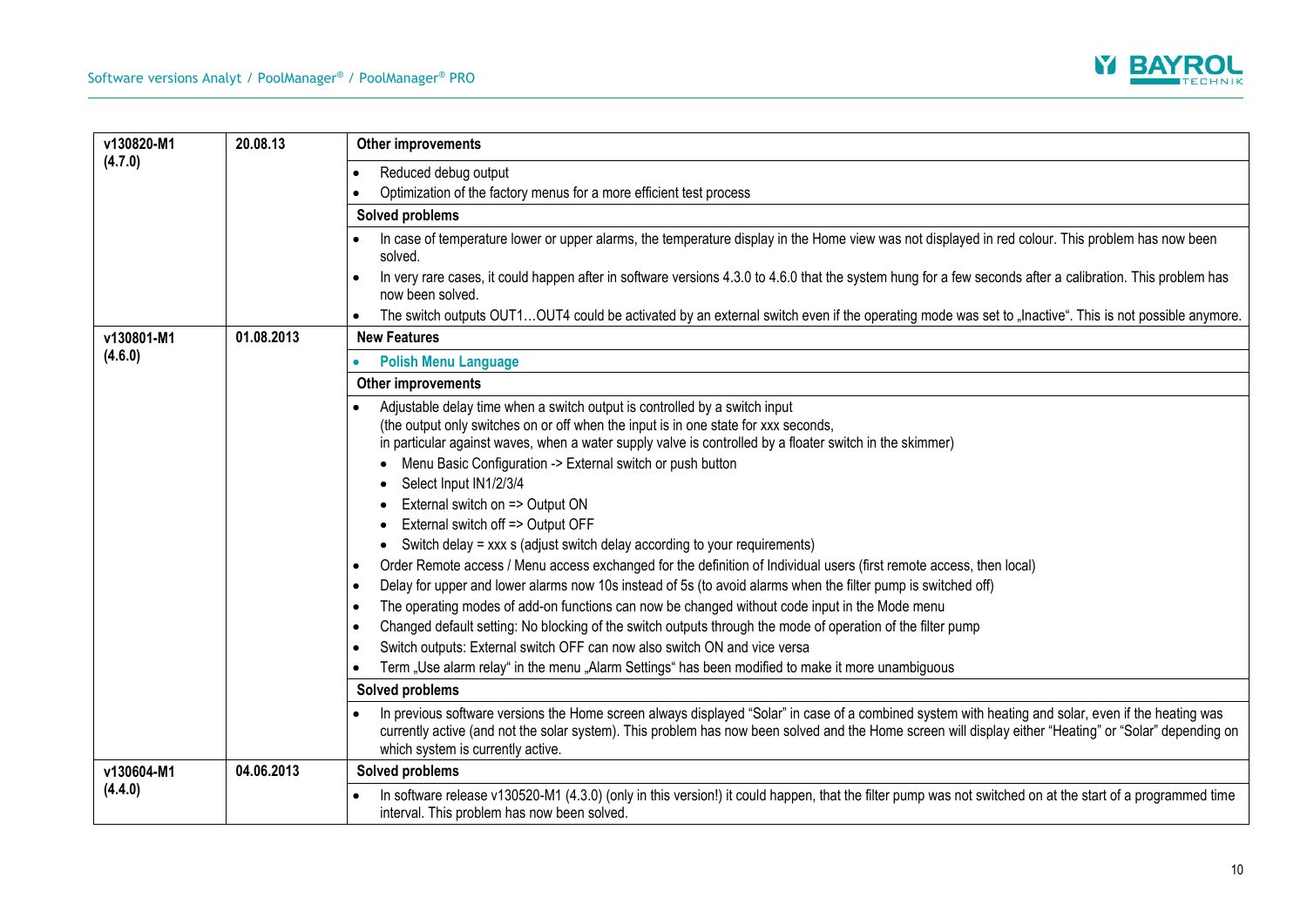

| v130520-M1<br>(4.3.0) | 20.05.2013 | <b>New Features</b>                                                                                                                                                                                                                                                                                                |
|-----------------------|------------|--------------------------------------------------------------------------------------------------------------------------------------------------------------------------------------------------------------------------------------------------------------------------------------------------------------------|
|                       |            | Modbus TCP data protocol to read measurement readings, parameter settings and alarms from the PoolManager® (the protocol specification<br>is available for download on www.poolmanager.info)                                                                                                                       |
|                       |            | XML data protocol to read measurement readings, parameter settings and alarms from the PoolManager®<br>(the protocol specification is available for download on www.poolmanager.info)                                                                                                                              |
|                       |            | <b>Other improvements</b>                                                                                                                                                                                                                                                                                          |
|                       |            | Optimized control of the filter pump by external switches to enable forced activation or deactivation of the filter pump by external switches. This can be<br>used to combine the filter pump control of the PoolManager® with external automatic backwash systems or level control systems for the overflow tank. |
|                       |            | Optimized software loading concept, that speeds up software updates significantly in most situations.                                                                                                                                                                                                              |
|                       |            | Minimum dosing rate can now be increased up to 99,9 %                                                                                                                                                                                                                                                              |
|                       |            | The operation modes for pH and Disinf. (Auto / Off) have now also been included in the configuration menus<br>for pH and Disinf., respectively (in addition to the Mode Menu, where they have already been before).                                                                                                |
|                       |            | There have been two contradictory settings for the Level Input pH+, which have now been removed<br>(in the menus Configuration pH and Level Alarm Settings).<br>Now there is only one single setting (which is displayed in both menus).                                                                           |
|                       |            | Solved problems                                                                                                                                                                                                                                                                                                    |
|                       |            | After a software update from a previous version to version 4.2.0 (only to 4.2.0!) all active switch outputs had been assigned to OUT1 [terminal 26] by<br>mistake. This problem has now been solved.                                                                                                               |
|                       |            | In previous software versions, shock chlorination did not work properly and always terminated after 1 minute already. This problem has now been solved.                                                                                                                                                            |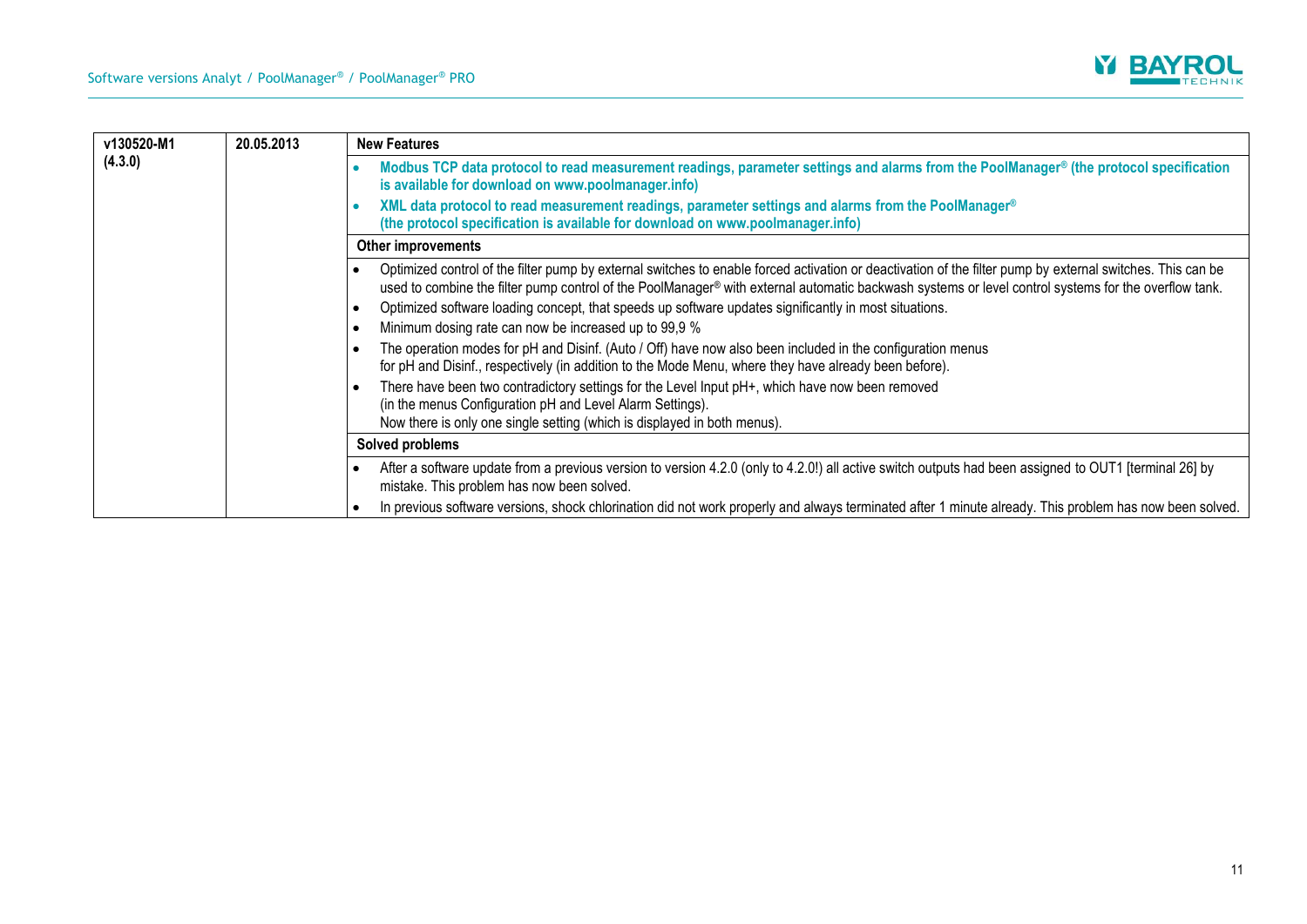

| v130318-M1 | 18.03.2013 | <b>New Features</b>                                                                                                                                                                                                                                                                                                                                       |
|------------|------------|-----------------------------------------------------------------------------------------------------------------------------------------------------------------------------------------------------------------------------------------------------------------------------------------------------------------------------------------------------------|
| (4.2.0)    |            | Software support for the optional plug-in module PM5-SA4 4x Current Output 4-20mA (Order No. 127011)<br>$\bullet$                                                                                                                                                                                                                                         |
|            |            | Software support for the optional plug-in module PM5-REL4 Relay Module with 4 Relays (Order No.127016)<br>۰                                                                                                                                                                                                                                               |
|            |            | Switching the care method CI / Br for PoolManager® PRO and Analyt is now effective<br>(Menu Service Functions > Controller Model & Care Method)                                                                                                                                                                                                           |
|            |            | Other improvements                                                                                                                                                                                                                                                                                                                                        |
|            |            | During the configuration of an "Individual User" in the User Management, the username and user level entered in step 1 (Menu access configuration) are<br>now automatically transferred to step 2 (Remote access configuration).<br>However, they can still be modified in step 2, if desired.                                                            |
|            |            | The measurement database has been modified in a way that no data will be lost, if the system clock is put forward or backward.<br>$\bullet$                                                                                                                                                                                                               |
|            |            | In previous software versions, it was possible to assign a switch output to an add-on function, if this switch output had already been assigned to another<br>add-on function, but this add-on function was set inactive. This is not possible anymore, which prevents the unintentional assignment of one switch<br>output to multiple add-on functions. |
|            |            | The proportional range is now given in % (as for previous controller families). The corresponding physical value in pH, mV or mg/l is also displayed as an<br>additional information.                                                                                                                                                                     |
|            |            | At the end of the commissioning sequence, the operation modes for pH control and disinfection are now automatically set to "Auto", if they have not been<br>activated before.                                                                                                                                                                             |
|            |            | The colon (:) has been added to the keyboard layouts. This is in particular useful in order to use an SMTP-Server with an additional port specification<br>(e.g. smtp.web.de:587) during configuration of an e-mail account.                                                                                                                              |
|            |            | Solved problems                                                                                                                                                                                                                                                                                                                                           |
|            |            | In previous software versions problems could occur with the automatic changeover between summer and winter time. These problems have been solved.<br>$\bullet$<br>In previous software versions remote access to the programmable timers of the filter pump control was not possible. This problem has been solved.<br>$\bullet$                          |
| v121130-M1 | 30.11.2012 | Other improvements                                                                                                                                                                                                                                                                                                                                        |
| (3.8.0)    |            | Display of the temperature setpoint of the heating or solar functions in the Home view,<br>$\bullet$<br>if one of these functions has been activated.                                                                                                                                                                                                     |
|            |            | Optimized storage of parameter changes to improve the speed of menu navigation<br>$\bullet$                                                                                                                                                                                                                                                               |
|            |            | Optimized default reset process to reduce waiting time<br>$\bullet$                                                                                                                                                                                                                                                                                       |
|            |            | Solved problems                                                                                                                                                                                                                                                                                                                                           |
|            |            | Under certain conditions it could happen (very rarely) that the stored remaining amounts for the canisters could be corrupted. This problem has now been<br>solved.                                                                                                                                                                                       |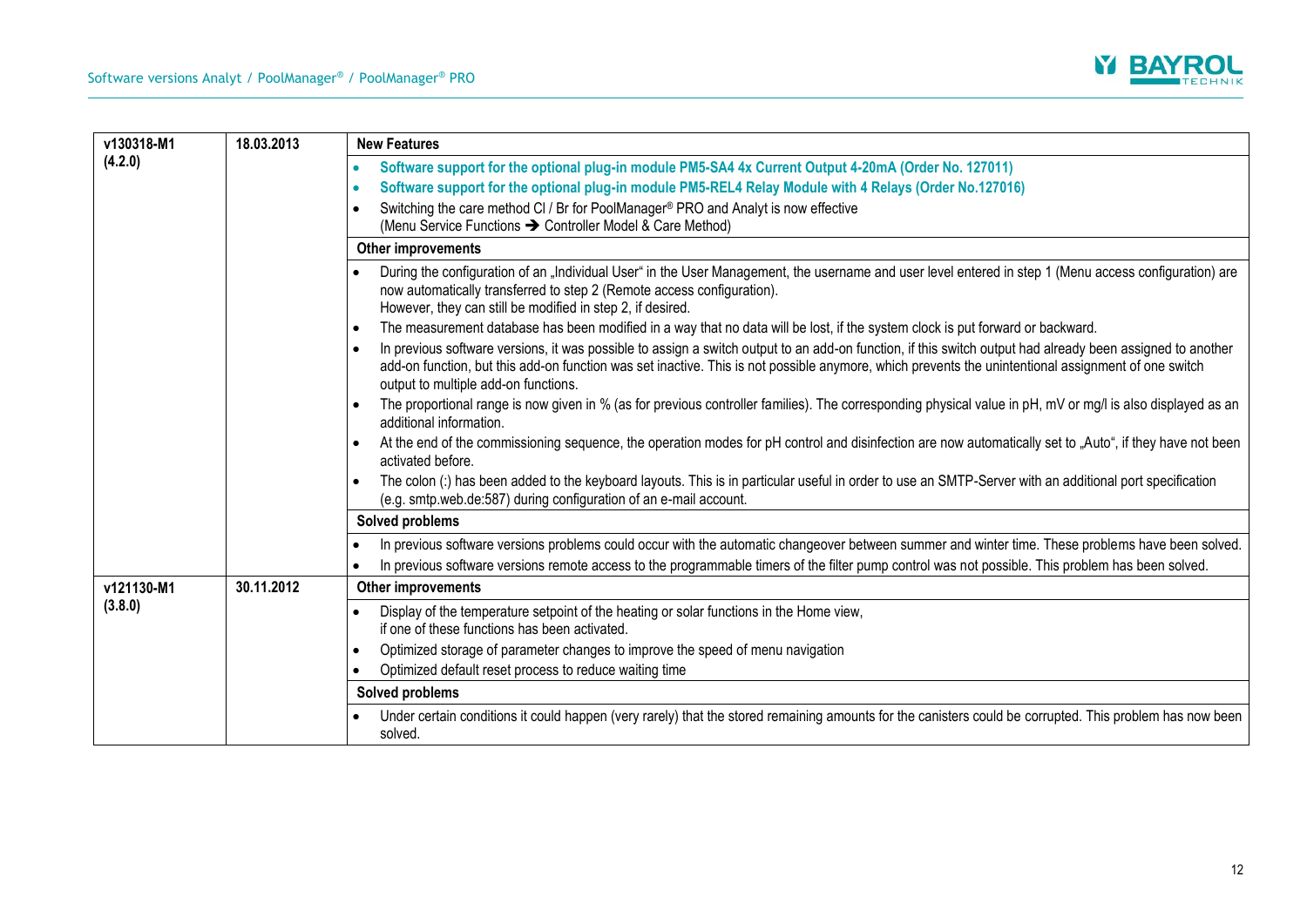

| v121120-M1<br>(3.6.0) | 20.11.2012 | <b>New Features</b>                                                                                                                                                                                                                                                                                                                                                                                                 |
|-----------------------|------------|---------------------------------------------------------------------------------------------------------------------------------------------------------------------------------------------------------------------------------------------------------------------------------------------------------------------------------------------------------------------------------------------------------------------|
|                       |            | Desktop icons for remote access, e.g. for Apple iPhone or iPad. If you create a desktop (home screen) link for a PoolManager® 5 controller on one of<br>these devices, an attractive icon will automatically be used. Remote access then looks like an app on the Apple devices.                                                                                                                                    |
|                       |            | <b>Other improvements</b>                                                                                                                                                                                                                                                                                                                                                                                           |
|                       |            | Storage of settings on the SD card has been made more robust and secure to prevent possible loss of settings even in case of an SD card failure.<br>Communication between the main system and the I/O controller has been made more robust in order to further increase system reliability.<br>- 0<br>The temperature setpoint for the heating function can now be decreased down to $3^{\circ}$ C for hibernation. |
|                       |            | Solved problems                                                                                                                                                                                                                                                                                                                                                                                                     |
|                       |            | In case of very slow internet connections long reaction times could lead to problems when sending e-mails. E-mail function has now been made more<br>robust and secure in order to prevent problems even in case of very slow connections.                                                                                                                                                                          |
|                       |            | Correction of some faulty default settings of different add-on functions.                                                                                                                                                                                                                                                                                                                                           |
| v121115-M1            | 15.11.2012 | <b>New Features</b>                                                                                                                                                                                                                                                                                                                                                                                                 |
| (3.5.0)               |            | <b>Complete integration of French and Spanish languages</b>                                                                                                                                                                                                                                                                                                                                                         |
|                       |            | Additional display of active chlorine in the Home view for Analyt and PoolManager® PRO controllers. The active chlorine value is calculated from the<br>measured free chlorine depending on the measured pH value according to the dissociation curve.                                                                                                                                                              |
|                       |            | Other improvements                                                                                                                                                                                                                                                                                                                                                                                                  |
|                       |            | Web browser implementations under Apple's latest iOS6 operating system on the iPhone or iPad have a fault that results in problems with the alarm<br>overview and measurement graph screens during remote access to a PoolManager® or Analyt controller. A workaround now guarantees that all menus<br>are displayed correctly also in iOS 6.                                                                       |
|                       |            | Solved problems                                                                                                                                                                                                                                                                                                                                                                                                     |
|                       |            | In some previous software versions the button "Switch off ALL outputs" caused a restart of the software due to a software failure. This problem has been<br>solved.                                                                                                                                                                                                                                                 |
|                       |            | In case of a "Level warning pH" no alarm e-mail has been sent. This problem has been solved.                                                                                                                                                                                                                                                                                                                        |
|                       |            | In the commissioning menu sequence for Analyt controllers the menu "Manual dosing mV" wrongly appeared.<br>- 0<br>This problem has been solved.                                                                                                                                                                                                                                                                     |
|                       |            | In the mode of operation "Always heat" of the heating function, there was always the operating state "Blocked" displayed in the Home menu, even when<br>the heating was on and not blocked. Now the Home menu always displays the correct state of operation.                                                                                                                                                       |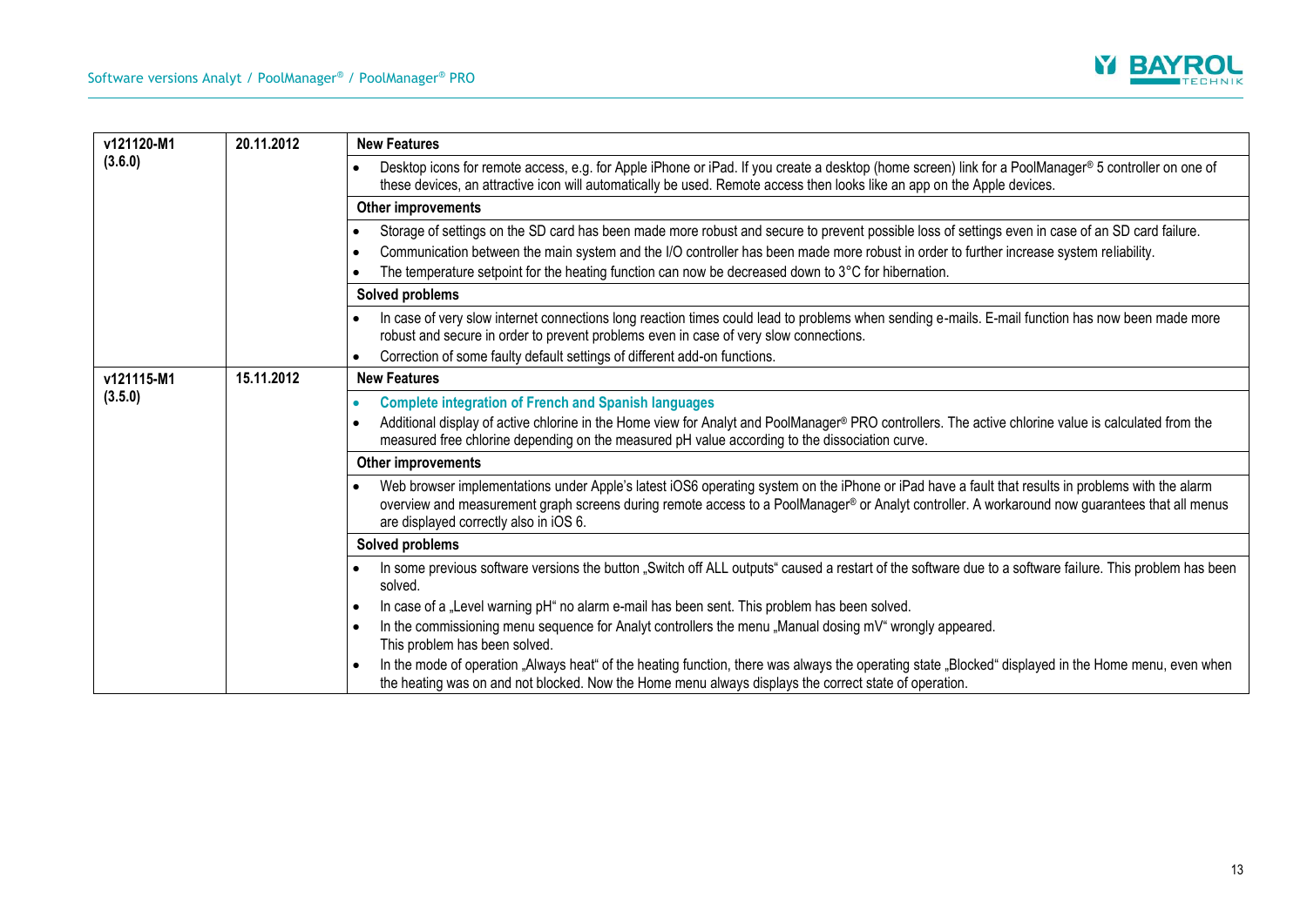

| v120912-M1<br>(3.1.0) | 12.09.2012 | <b>New Features</b>                                                                                                                                                                                                                                                                                                                                                                                                                                                                                                 |
|-----------------------|------------|---------------------------------------------------------------------------------------------------------------------------------------------------------------------------------------------------------------------------------------------------------------------------------------------------------------------------------------------------------------------------------------------------------------------------------------------------------------------------------------------------------------------|
|                       |            | Separate level monitoring for pH- and pH+ for 2-sided pH control<br>$\bullet$                                                                                                                                                                                                                                                                                                                                                                                                                                       |
|                       |            | Alarm Settings -> Level Alarm Settings -> Optional level input for pH-Plus<br>Select the input (IN1IN4), to which the pH-Plus level sensor is connected. We recommend not to use the input IN1 for this, because this input may<br>also be used as an additional flow input.                                                                                                                                                                                                                                        |
|                       |            | To connect a level sensor with BNC connector, an adapter cable from connection terminals to BNC can be used (Part-No. 127010 PM5-BNC<br>ADAPTER CABLE ANALYT). This is the same adapter cable as used for the connection of the glass electrode of the chlorine measuring cell. The<br>BNC connector can be screwed at the housing replacing one of the small cable glands.                                                                                                                                         |
|                       |            | In case of 2-sided pH control and selection of an input (Optional level input for pH-Plus) separate level monitoring for pH- and pH+ is automatically<br>started with specific warning and alarm messages. The "intelligent" level monitoring with status display green / yellow / red and display of the<br>remaining amounts is available for both dosing directions. Dosing is only blocked for the respective dosing direction in case of a level alarm. Dosing<br>is continued for the other dosing direction. |
|                       |            | Note: In case of single-sided pH+ dosing the level sensor must be connected to the input "Level pH" (BNC connector). The setting "Optional level<br>$\bullet$<br>input for pH-Plus" is not relevant in case of single-sided pH control.                                                                                                                                                                                                                                                                             |
|                       |            | Other improvements                                                                                                                                                                                                                                                                                                                                                                                                                                                                                                  |
|                       |            | Now also the relays pH+[22] / pH-[21] / Alarm[25] can be assigned to one of the 4 universal switch outputs, in case they are not used as a dosing output<br>$\bullet$<br>or as an alarm relay, respectively. This allows for a more flexible usage of the relay outputs for the universal switch outputs and the other add-on<br>functions.                                                                                                                                                                         |
|                       |            | The temperature setpoints of the heating and the solar heating functions are now also displayed in the "Configuration Temperature" menu and can also<br>be modified from there. Before, the setpoints were only displayed in the menus of the Heating and Solar Heating add-on functions, where they still can be<br>found.                                                                                                                                                                                         |
|                       |            | The display of the used resources (inputs and outputs) in the menu "Add-on functions" has been improved. Some resources have not been correctly<br>$\bullet$<br>displayed in this menu in previous software versions.                                                                                                                                                                                                                                                                                               |
|                       |            | In case of zooming, the measurement graph does not jump to the current date anymore, but stays at the date that has previously been displayed.<br>$\bullet$                                                                                                                                                                                                                                                                                                                                                         |
|                       |            | Solved problems                                                                                                                                                                                                                                                                                                                                                                                                                                                                                                     |
|                       |            | The function "Go to date" in the measurement graph did not yet work in previous software versions.<br>$\bullet$<br>This problem has been solved.                                                                                                                                                                                                                                                                                                                                                                    |
|                       |            | For the PoolManager® Bromine the duration of a manual dosage could effectively not be changed, because the corresponding setting for the<br>$\bullet$<br>PoolManager® Chlorine has been used by mistake. This problem has been solved.                                                                                                                                                                                                                                                                              |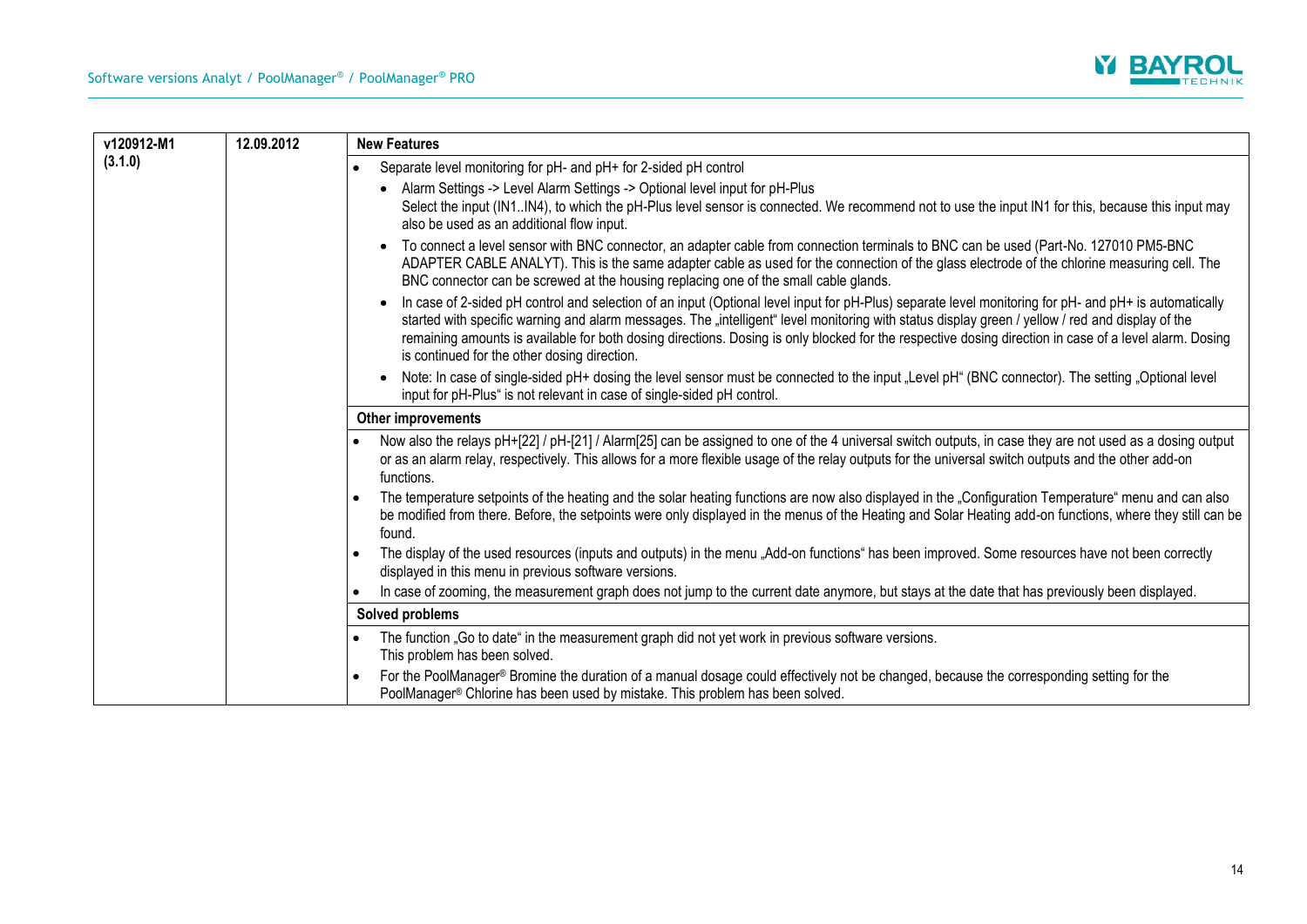

| v120905-M1<br>(3.0.0) | 05.09.2012 | <b>New Features</b>                                                                                                                                                                                                                                                                                                                                                                                                                                                                                                                                                                                                   |
|-----------------------|------------|-----------------------------------------------------------------------------------------------------------------------------------------------------------------------------------------------------------------------------------------------------------------------------------------------------------------------------------------------------------------------------------------------------------------------------------------------------------------------------------------------------------------------------------------------------------------------------------------------------------------------|
|                       |            | Alarm e-mail functions (see additional document "Praxis-Information e-mail Funktionen")                                                                                                                                                                                                                                                                                                                                                                                                                                                                                                                               |
|                       |            | Other improvements                                                                                                                                                                                                                                                                                                                                                                                                                                                                                                                                                                                                    |
|                       |            | Text corrections in the German and English menus                                                                                                                                                                                                                                                                                                                                                                                                                                                                                                                                                                      |
|                       |            | For all parameters that allow for the selection of one or multiple days of the week, now NO day of the week is activated after a default reset. This<br>concerns all programmable timers as well as the add-on dosages for the PoolManager® Oxygen. In previous software versions, always Monday had been<br>activated by default.                                                                                                                                                                                                                                                                                    |
|                       |            | In powerdown mode the display is now a little less dimmed. With the previous settings, some (very few) displays were completely black in powerdown<br>mode or showed a light flickering.                                                                                                                                                                                                                                                                                                                                                                                                                              |
|                       |            | In case filter pump control is active, dosing is now blocked, if the current operating mode of the filter pump is "Filter pump off". In previous software<br>versions, dosing has only been blocked indirectly through the flow signal.                                                                                                                                                                                                                                                                                                                                                                               |
|                       |            | Pending temperature related alarms are automatically quit and deactivated if the concerned temperature input is deactivated.                                                                                                                                                                                                                                                                                                                                                                                                                                                                                          |
|                       |            | Solved problems                                                                                                                                                                                                                                                                                                                                                                                                                                                                                                                                                                                                       |
|                       |            | In previous software versions the PoolManager® care method has been reset to "chlorine" during a default reset by mistake. This problem has been<br>solved. The care method now remains unchanged during a default reset.                                                                                                                                                                                                                                                                                                                                                                                             |
|                       |            | In previous software versions a calibration has also been executed by mistake, when the calibration menu has been left by pushing the "Cancel" button.<br>This problem has been solved. In previous software versions you can use the "Esc" hotkey instead of the "Cancel" button to leave the calibration menu in<br>order to avoid the problem.                                                                                                                                                                                                                                                                     |
| v120725-M1<br>(2.9.0) | 24.07.2012 | Other improvements                                                                                                                                                                                                                                                                                                                                                                                                                                                                                                                                                                                                    |
|                       |            | Further improved and extended watchdog system monitoring functions to improve detection and automatic repair of possible error conditions:<br>$\bullet$<br>Monitoring of all important processes (web server, web browser, etc.)<br>Monitoring of all important system functions (measurement, control, alarms, etc.)<br>System load monitoring<br>Memory consumption monitoring<br>Possible problems are automatically detected and solved<br>Adaptation of some default settings for Switzerland<br>$\bullet$<br>Automatic update of the planned dosings for O2 when the dosing day setting is changed<br>$\bullet$ |